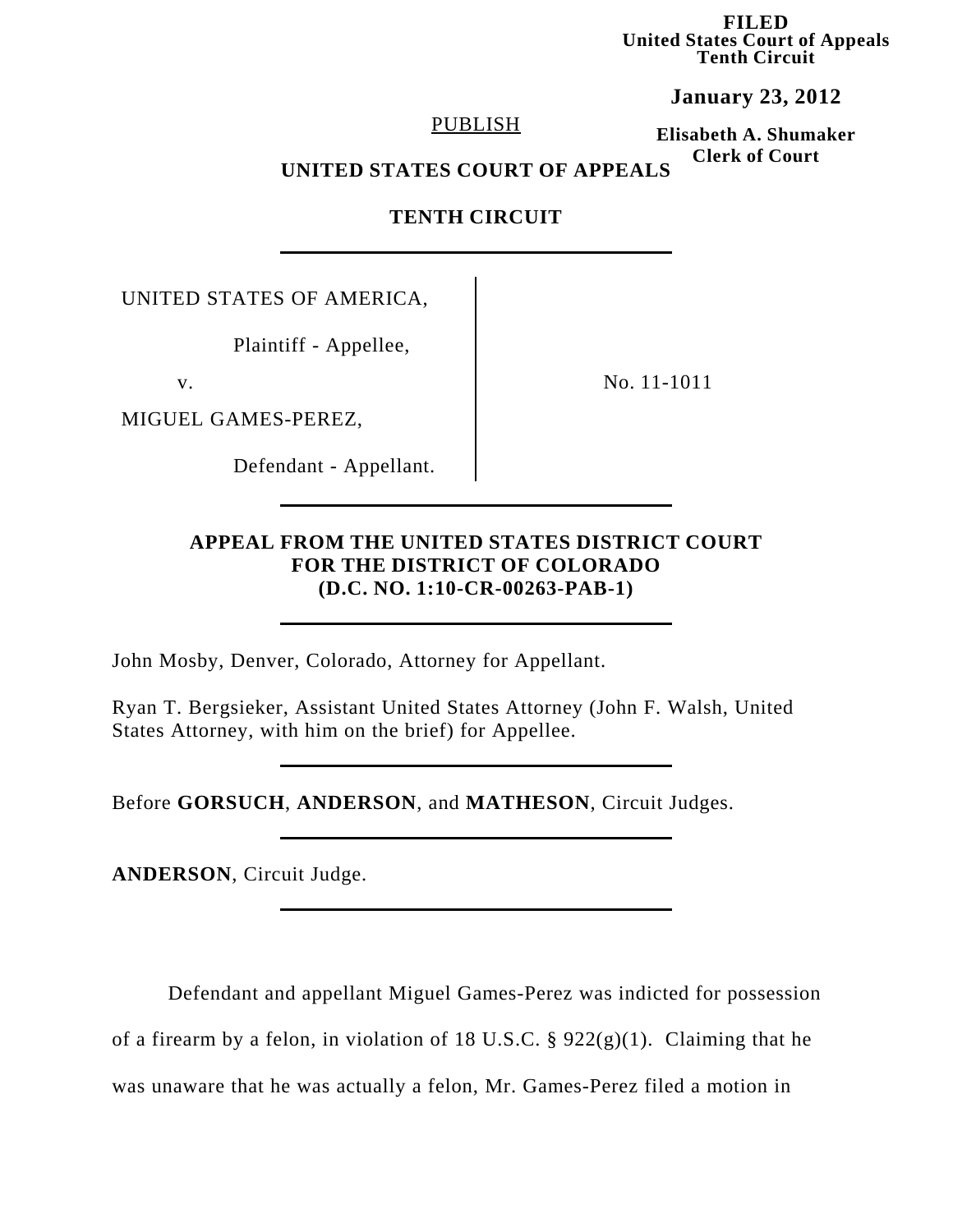limine, seeking a pre-trial ruling that the government was required to prove that he actually knew he was a felon. When that motion was denied, Mr. Games-Perez filed a motion to enter a conditional guilty plea under Fed. R. Crim. P.  $11(a)(2)$ , asking to reserve the right to appeal the district court's denial of his motion in limine. The district court granted Mr. Games-Perez's motion, pursuant to which he entered a conditional guilty plea. The district court sentenced him to fiftyseven months' imprisonment, followed by three years of supervised release. Mr. Games-Perez appeals his sentence, which we affirm.

#### **BACKGROUND**

On July 24, 2009, Mr. Games-Perez plead guilty to felony attempted robbery in a Colorado state court. In that state court proceeding, Mr. Games-Perez and the state government filed a motion and stipulation for a deferred judgment and sentence, which the state court granted. The state court's order granting the motion and stipulation stated that entry of judgment would be deferred for a two-year period. During that time, Mr. Games-Perez would be supervised by the Colorado Probation Department. Once he had satisfactorily completed his term of probation, he would be allowed to withdraw his guilty plea and the charges against him would be dismissed.

The motion and stipulation contained an express provision that "the Defendant shall not possess any firearms, destructive or dangerous devices or

-2-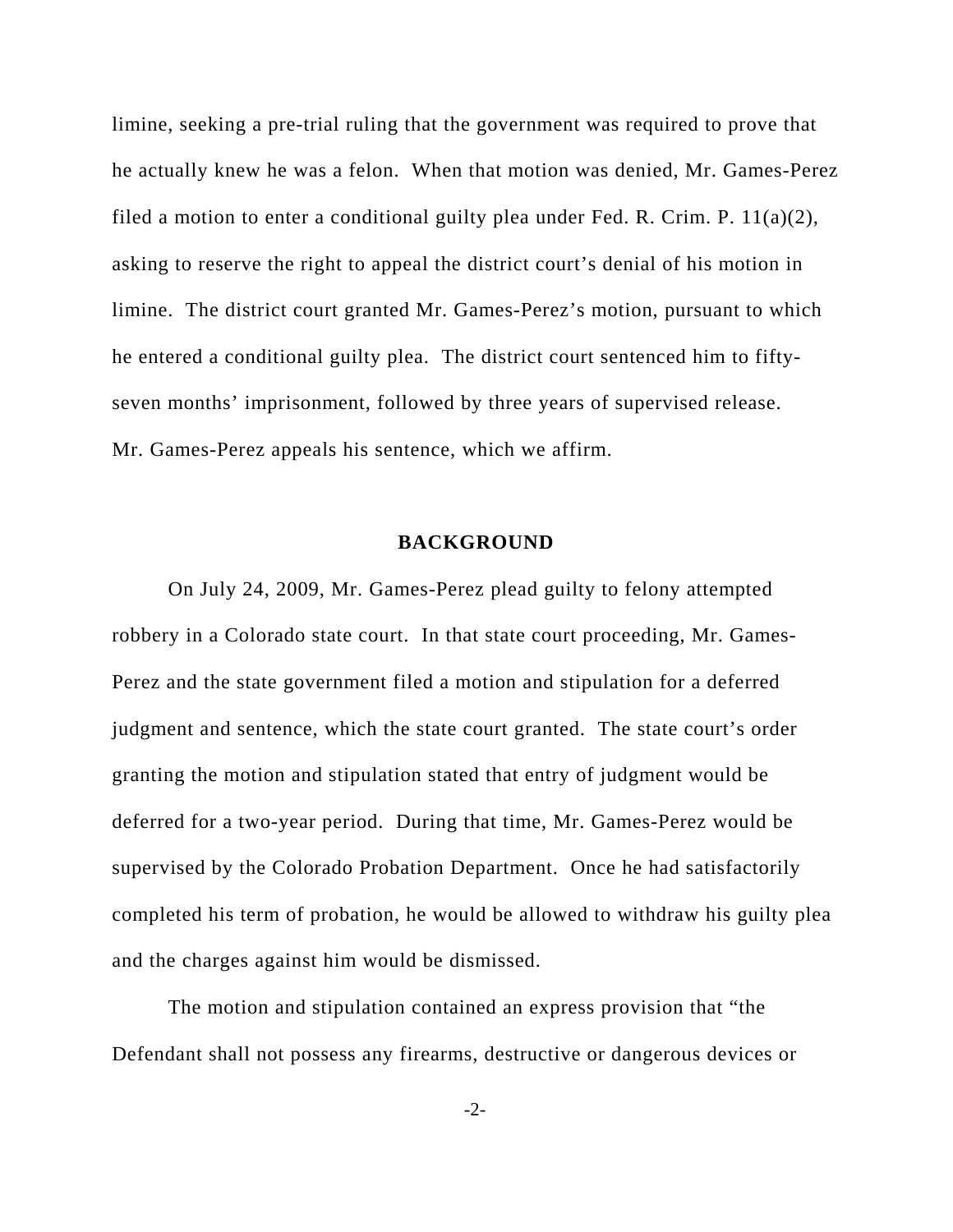weapons." R. Vol. 1 at 98. Both Mr. Games-Perez and his attorney signed the motion and stipulation, and Mr. Games-Perez's signature line was directly underneath a sentence stating, "I swear or affirm that I have read and understand this entire document, and every representation I have made is true."  $\underline{Id}$  at 99.

Mr. Games-Perez simultaneously filed a request to plead guilty. It

contained the following language:

I understand that if the Court accepts my guilty plea to a felony I will stand convicted of a felony. I understand that this felony conviction may be used against me in any future proceedings under the habitual criminal laws. I also understand that my felony conviction may be used against me in any future proceeding concerning my credibility. If I have entered into a Stipulation of a Deferred Judgment and Sentence, and I have not yet completed the terms of that agreement, my guilty plea may be used against me in any future proceeding. I understand if I have entered into a Stipulation of a Deferred Judgment and Sentence and I violate the terms of that agreement, I may stand convicted of a felony and then I will be re-sentenced by the Court.

Id. at 105, ¶ 13. Mr. Games-Perez initialed this paragraph, both Mr. Games-Perez

and his attorney signed the request, and Mr. Games-Perez again averred that he

had read and understood everything in the document.

In the subsequent plea colloquy, the following exchange took place:

THE COURT: Are you comfortable with understanding what you are giving up and what the consequences are of this plea so that you want to take this plea today?

THE DEFENDANT: Yes, ma'am.

THE COURT: Here is what will happen today, if I accept your plea today, hopefully you will leave this courtroom not convicted of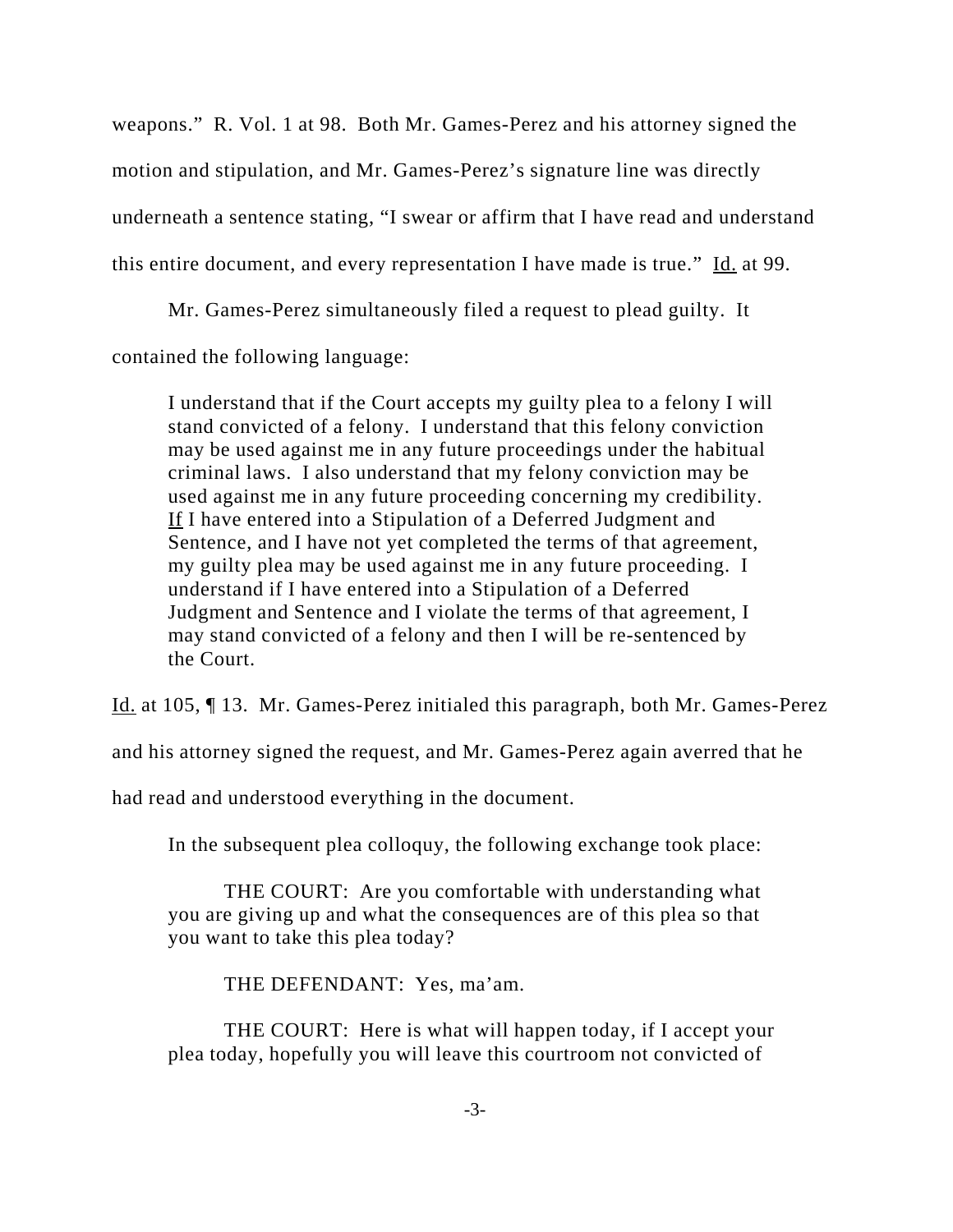a felony and instead granted the privilege of a deferred judgment, which means you will be supervised by the Department of Probation for a period of two years.

But what I want you to understand is, because you are waiving your right to proceed to a jury trial for all time today, if something goes wrong during this deferred judgment and you don't do what we ask you to do, it is possible that you could be returned into court and at that time you can't ask me to go to a jury trial, do you understand that?

THE DEFENDANT: Yes, ma'am.

THE COURT: Because you are giving that up for all time and the likelihood is that you may end up being convicted of this felony even though you don't have a trial. Do you understand that?

THE DEFENDANT: Okay, ma'am.

THE COURT: That also means it is a Class 5 felony if you end up convicted. So it is all up to you. As you can tell what I'm saying, if you end up convicted, the Court could impose a prison term between one and three years in the Department of Corrections with a two-year period of mandatory parole.

Do you understand that that is the worst case scenario and it could happen in this case?

THE DEFENDANT: Yes, ma'am.

THE COURT: Do you have any questions for me about how that works?

THE DEFENDANT: No, ma'am.

THE COURT: Have you spent enough time meeting with your attorneys so that you feel you understand what your options are?

THE DEFENDANT: Yes, ma'am.

THE COURT: Was she able to answer all of your questions to your satisfaction?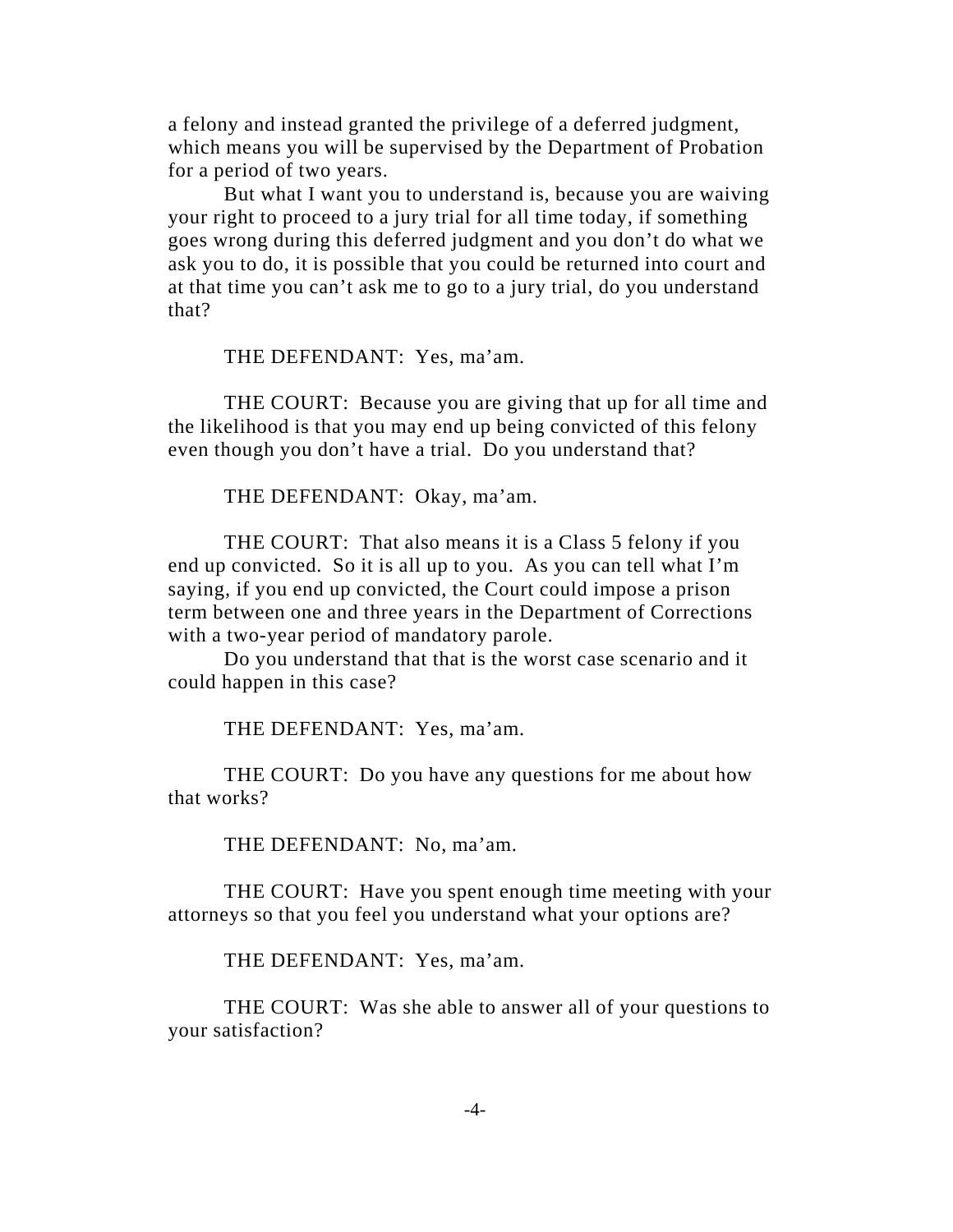THE DEFENDANT: Yes, ma'am.

THE COURT: Are you satisfied with her representation?

THE DEFENDANT: Yes, ma'am.

THE COURT: Are you thinking clearly this morning?

THE DEFENDANT: Yes, ma'am.

Tr. of Providence Hearing/Sentencing, R. Vol. 1 at 32-34. After further colloquy,

the district court then stated, "All right. Then I accept the plea of guilty. I find it

knowing, intelligent and voluntary. I have made written findings consistent with

that determination. I am not entering judgment of conviction at this time,

hopefully, I never will." Id. at 38.

Finally, the court admonished Mr. Games-Perez to comply with everything required by the deferred judgment documents, and informed him further:

THE COURT: So please, please, be patient. This is such a really good offer, I would hate to see you throw this away, because eventually, if you come back to this courtroom on July 21, 2011, if you have done everything we have asked you to do, we are going to dismiss this case; but more importantly, you can have this removed from your record. It is a big deal. So please take advantage of it, okay?

THE DEFENDANT: Okay, ma'am.

Id. at 41-42.

On July 27, 2009, following the first meeting between Mr. Games-Perez and his probation officer, Mr. Games-Perez signed two documents. The first was a "Waiver of Extradition as a Condition of Probation," which begins with "I,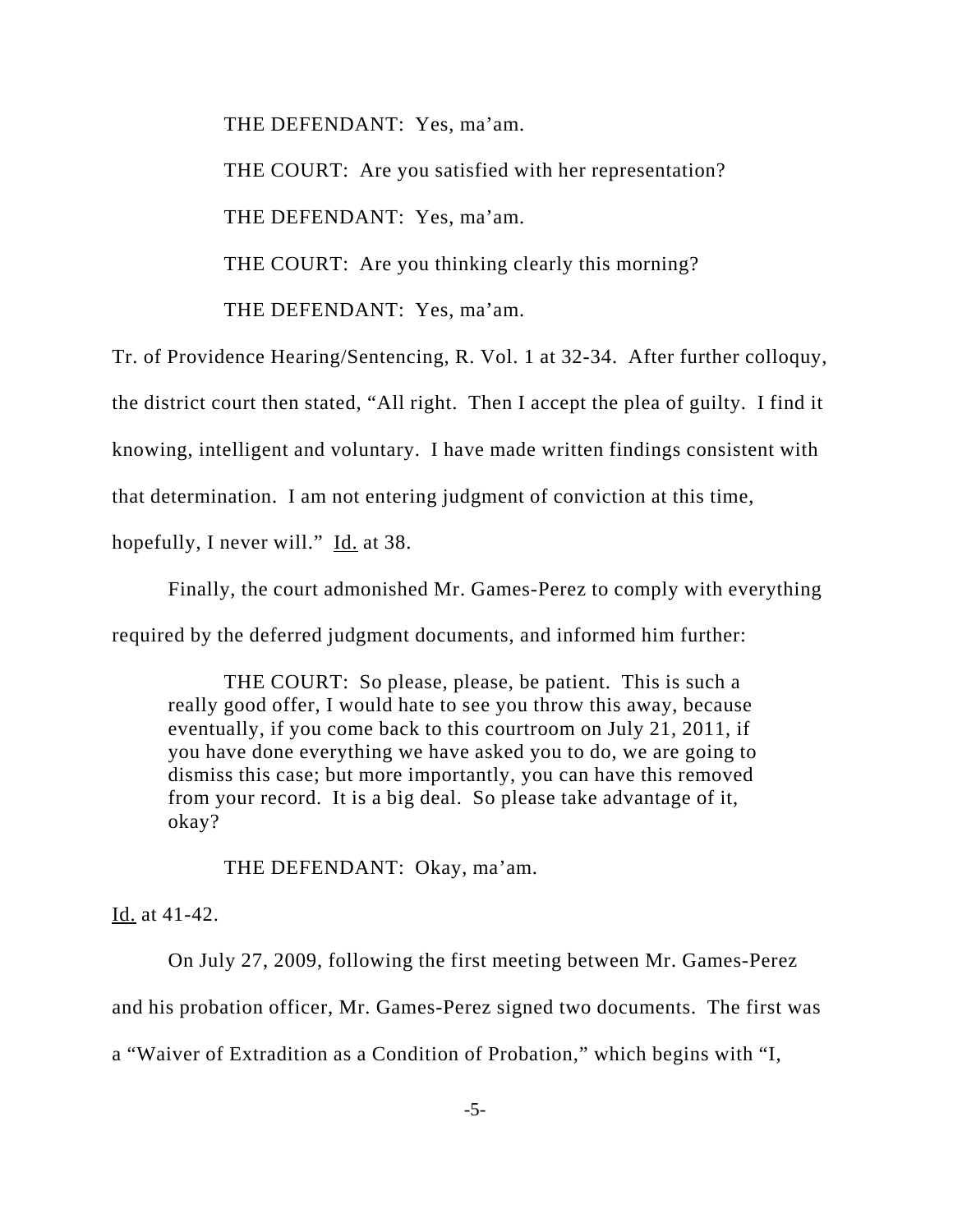Games-PEREZ, MIGUEL have been convicted of a Felony offense on July 24, 2009[.]" Id. at 116. The second document stipulated the conditions of Mr. Games-Perez's probation, and it stated "You shall not possess any firearm, explosive or other destructive device, or any other dangerous weapon, unless you obtain written permission from the Court." Id. at 119. Mr. Games-Perez put his initials beside this sentence and signed the document.

Less than one year later, on May 9, 2010, Mr. Games-Perez encountered members of the Denver police force when he was walking away from a park in Denver where multiple gunshots had apparently just been fired. When the officers tried to talk to him, he fled. The police caught Mr. Games-Perez, who was holding one hand up in the air while his other hand held, by the barrel, a fully loaded Hi-Point .380 caliber pistol with an obliterated serial number. Mr. Games-Perez was taken into custody.

Upon further investigation, police officers determined that he had been at the park with an individual whose gunshots hit another person. The caliber of the firearm recovered from Mr. Games-Perez did not match the caliber of the rounds found in the wounded individual. This incident led to the felon-in-possession charge at issue in this case.

On May 13, 2010, Mr. Games-Perez made an initial appearance before a magistrate judge. After advising him about the charge filed against him and the maximum penalties possible, the following exchange occurred:

-6-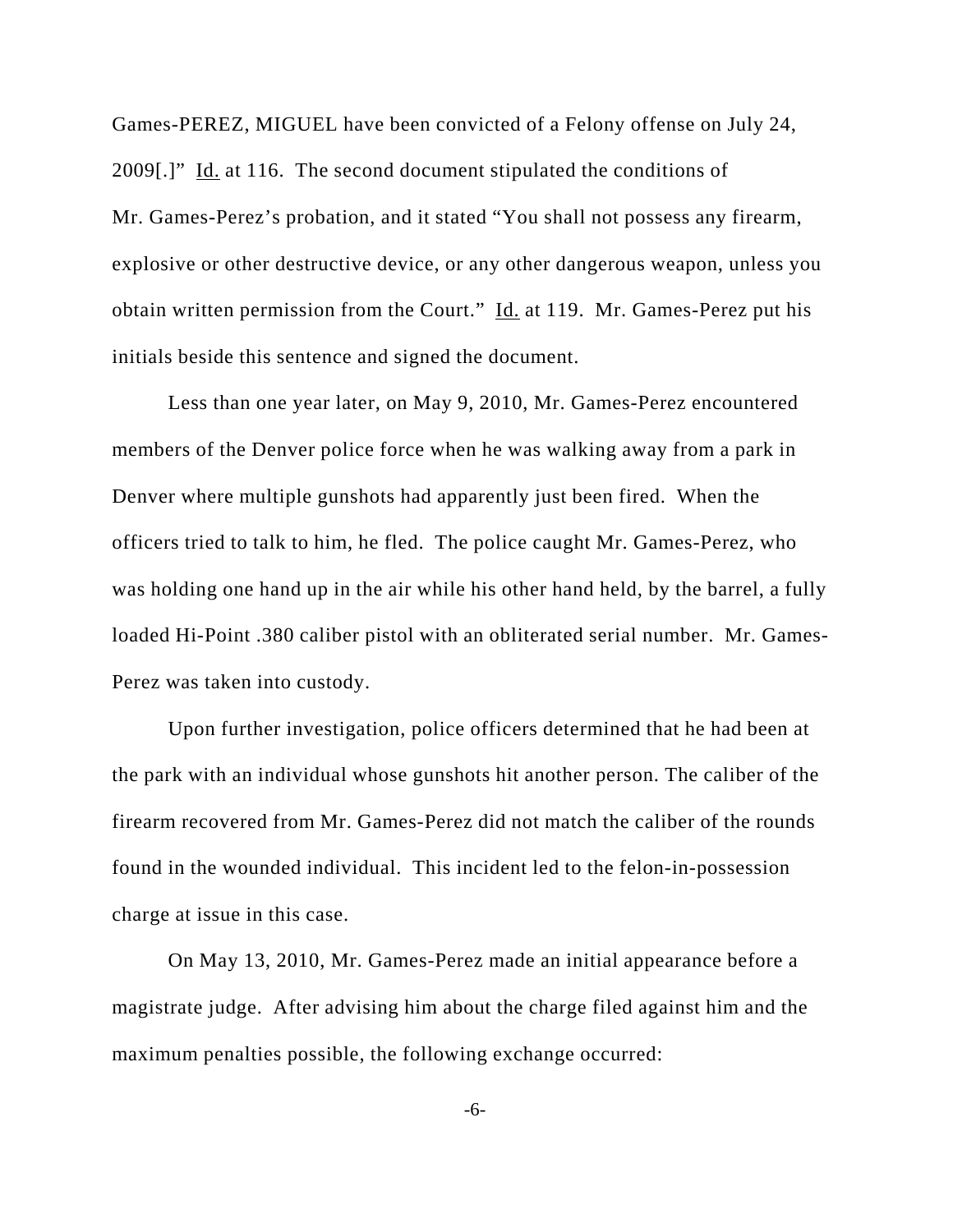THE COURT: . . . I want to tell you about the charges against you and the rights that you have in this court.

THE DEFENDANT: Yes, ma'am.

THE COURT: You've been charged with one count of possession of a firearm by a previously convicted felon. The penalty on that count is not more than ten years imprisonment, a \$250,000 fine, or both, not more than three years' of supervised release, and a \$100 special assessment fee.

Do you understand the general nature of the charge against you?

THE DEFENDANT: Not really, ma'am, but . . .

THE COURT: What part don't you understand?

THE DEFENDANT: Like why is like a lot of time with the, you know, the charge? I understand I'm a previous felon.

THE COURT: Yes.

THE DEFENDANT: That goes – like if I get caught with a firearm, that's the minimum I get?

THE COURT: Are you asking about the penalty?

THE DEFENDANT: Yeah.

THE COURT: Yes. Yes, this is the penalty that applies for this charge, which is possession of a firearm by a previously convicted felon. Yes, it's not more than ten years . . . .

R. Vol. 1 at 121-22.

Mr. Games-Perez then filed a motion in limine, as stated above, seeking a

pre-trial order that the jury be instructed that the government must prove that he

knew he was a felon at the time of the instant offense. He argued that, because of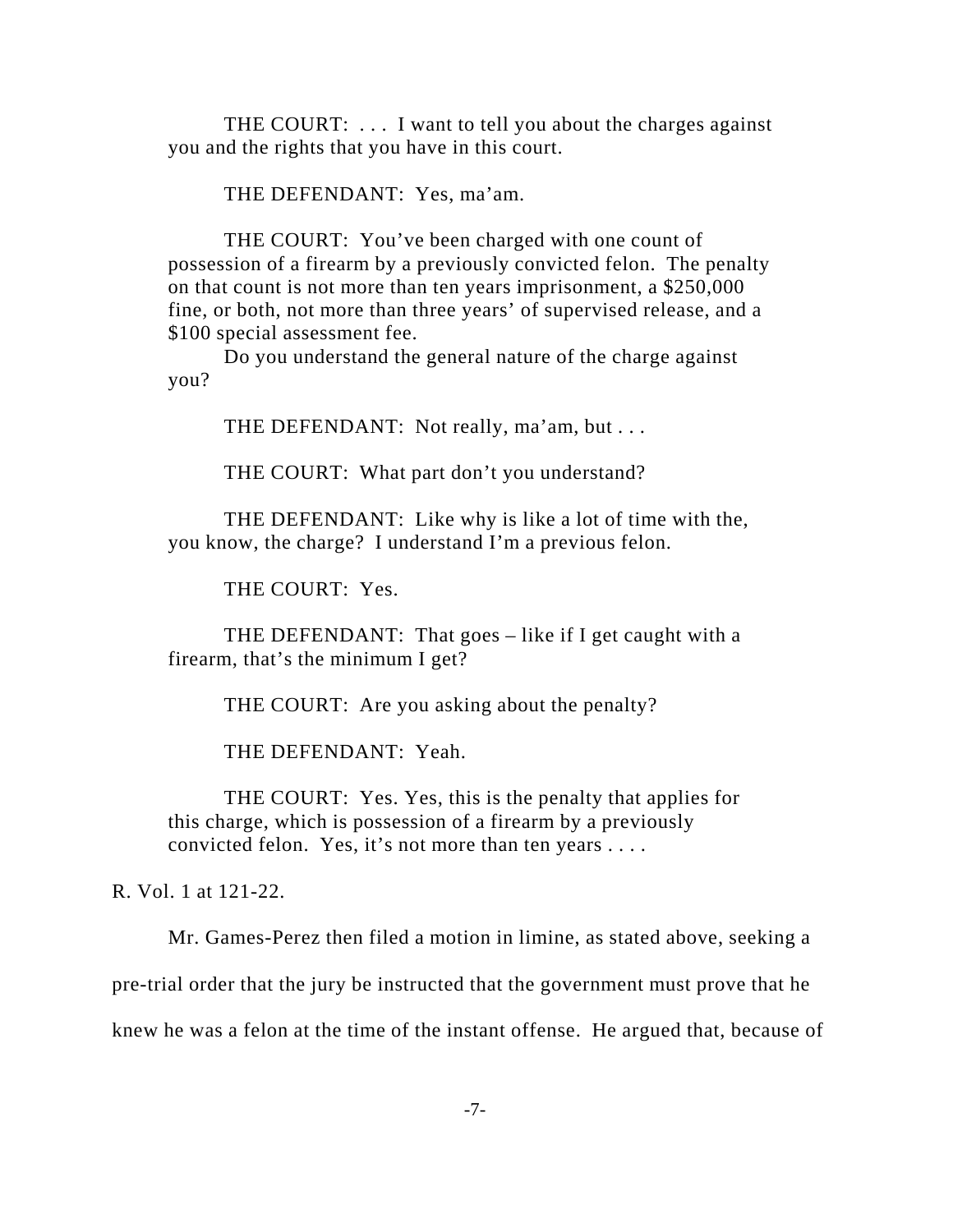the ambiguity in the colloquy with the state court judge regarding his deferred conviction, he did not know he was a convicted felon. Thus, although he acknowledges that our court has expressly held that "the only knowledge required for a § 922(g) conviction is knowledge that the instrument possessed is a firearm," United States v. Capps, 77 F.3d 350, 352 (10th Cir. 1996), he argues his case is distinguishable from Capps and/or Capps was simply wrongly decided.

The district court denied Mr. Games-Perez's motion in limine, stating, "Essentially this case is controlled by Capps. Capps stated quite clearly that the only knowledge required by a Section 922(g) conviction is knowledge that the instrument possessed is a firearm. And moreover, the Court in Capps was quite aware of the [United States v.]Langley[, 62 F.3d 602 (4th Cir. 1995)] decision because the Court in Capps talks about the Langley decision." Tr. of Hr'g on Motions at 18, R. Vol. 1 at  $171<sup>1</sup>$  This appeal followed, in which Mr. Games-Perez argues the government must prove that he knew he was a convicted felon.

#### **DISCUSSION**

18 U.S.C. § 922(g)(1) provides, in relevant part, as follows:

It shall be unlawful for any person . . . who has been convicted in any court of, a crime punishable by imprisonment for a term exceeding one year . . . to ship or transport in interstate or foreign

<sup>&</sup>lt;sup>1</sup>Mr. Games-Perez relies heavily on the dissenting and concurring decision in Langley for his argument that  $\S 922(g)$  requires the government to prove that he knew he was a convicted felon. We discuss Langley further, infra.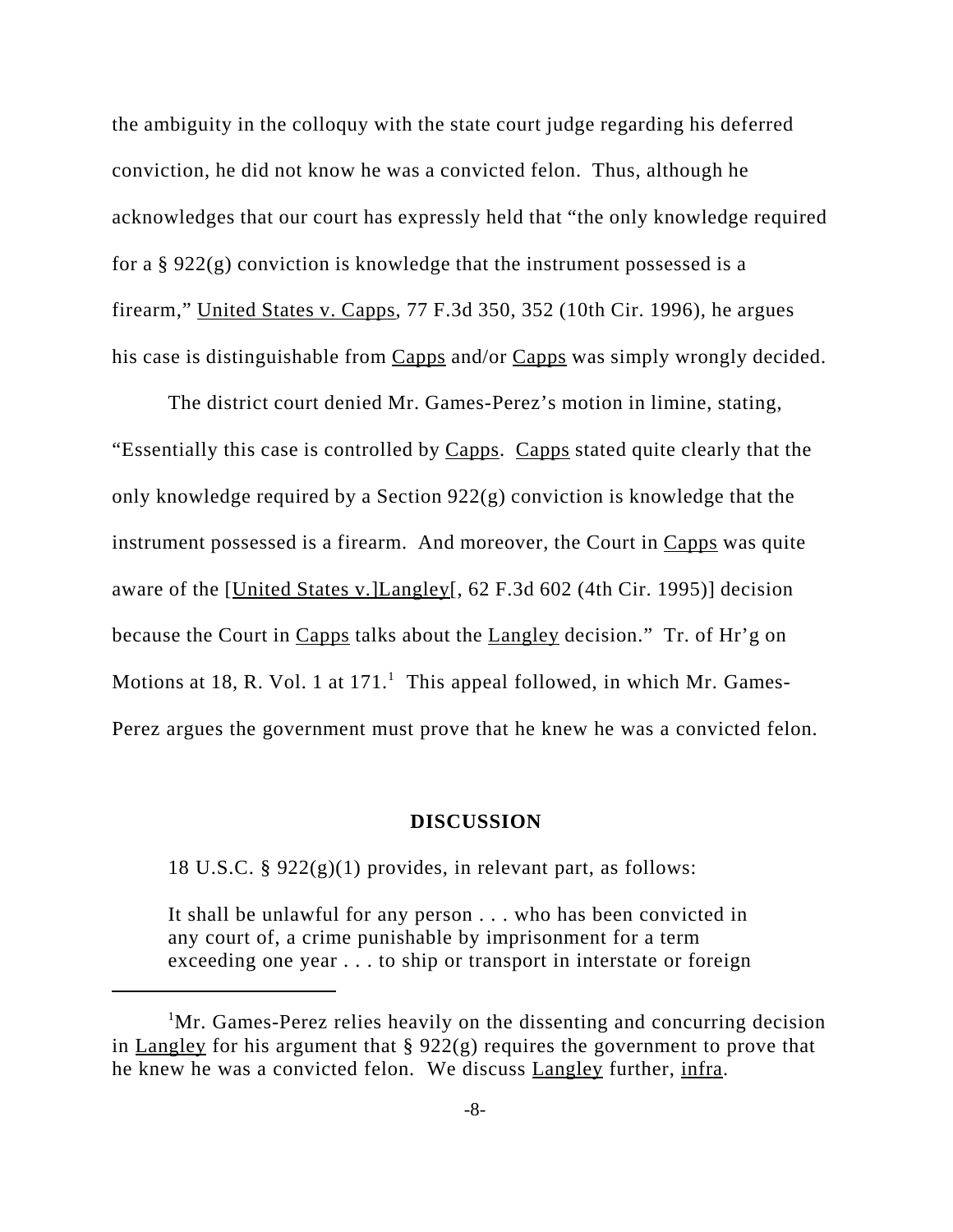commerce, or possess in or affecting commerce, any firearm or ammunition which has been shipped or transported in interstate or foreign commerce.

The statute does not include any conviction "which has been expunged, or set aside or for which a person has been pardoned or has had civil rights restored.  $\ldots$ ." 18 U.S.C. § 921(a)(20).

In 1986, Congress enacted the Firearms Owners' Protection Act ("FOPA"), Pub. L. 99-308, 100 Stat. 449, which consolidated various laws placing firearm restrictions on felons. While FOPA did not add a scienter or "mens rea" requirement to the operative provisions of the statutory scheme (in this case,  $\S 922(g)(1)$ , it did modify the related penalty provisions, 18 U.S.C.  $\S 924(a)(2)$ , by adding the word "knowingly." Thus, as modified, § 924(a)(2) now reads, "whoever knowingly violates subsection (a)(6), (d), (g),(i), (j) or (o) of section 922 shall be fined as provided in this title, imprisoned not more than 10 years, or both."

The question presented in this case, and in others, has been whether the "knowingly" requirement should extend to the element of the statute regarding felony status, so that a  $\S 922(g)(1)$  conviction will not stand if the defendant does not "know" he is a felon. Put another way, the question is whether the government must prove that the defendant had the requisite scienter or *mens rea* regarding his felony status.

-9-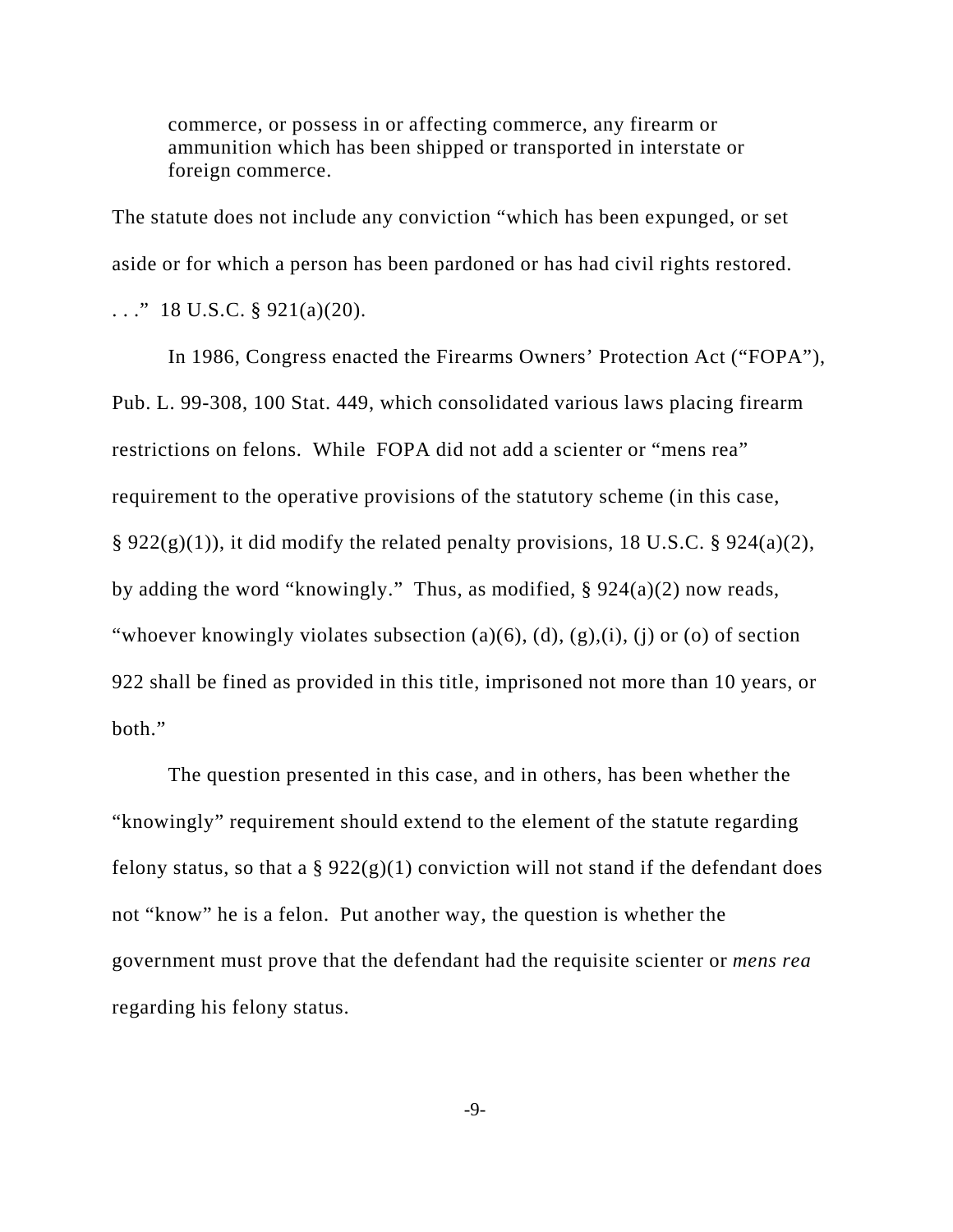Our circuit has expressly held that "the only knowledge required for a § 922(g) conviction is knowledge that the instrument possessed is a firearm." Capps, 77 F.3d at 352 (quoting United States v. Mains, 33 F.3d 1222, 1228 (10th Cir. 1994)); see also, United Sates v. Flower, 29 F.3d 530, 534 (10th Cir. 1994); United States v. Shunk, 881 F.2d 917, 921 (10th Cir. 1989). "Indeed, in setting forth the elements in Shunk, we relied upon United States v. Dancy, 861 F.2d 77, 81 (5th Cir. 1988), where, upon examining the legislative history and statutory predecessors of  $\S 922(g)$ , the Fifth Circuit explicitly held that the government need not prove that the defendant had knowledge that he was a felon." Capps, 77 F.3d at 352. In reaching this conclusion, we expressly relied upon the reasoning of the Fifth Circuit in Dancy and the Fourth Circuit in Langley.

Most other circuits have been in agreement. See, e.g., United States v. Olender, 338 F.3d 629, 637 (6th Cir. 2003); United States v. Miller, 105 F.3d 552, 555 (9th Cir. 1997), overruled on other grds, Caron v. United States, 524 U.S. 308 (1998); United States v. Langley, 62 F.3d 602 (4th Cir. 1995) (en banc); United States v. Smith, 940 F.2d 710, 713 (1st Cir. 1991); United States v. Sherbondy, 865 F.2d 996, 1001 (9th Cir. 1988); Dancy, 861 F.2d 77.

There are, nonetheless, some courts who disagree, and hold a scienter requirement must be fulfilled, and Mr. Games-Perez not surprisingly relies heavily on those authorities. <u>See, e.g., Langley</u>, (Phillips, Senior Circuit Judge, concurring and dissenting); United States v. Matlack, 2010 WL 2682110 (D.

-10-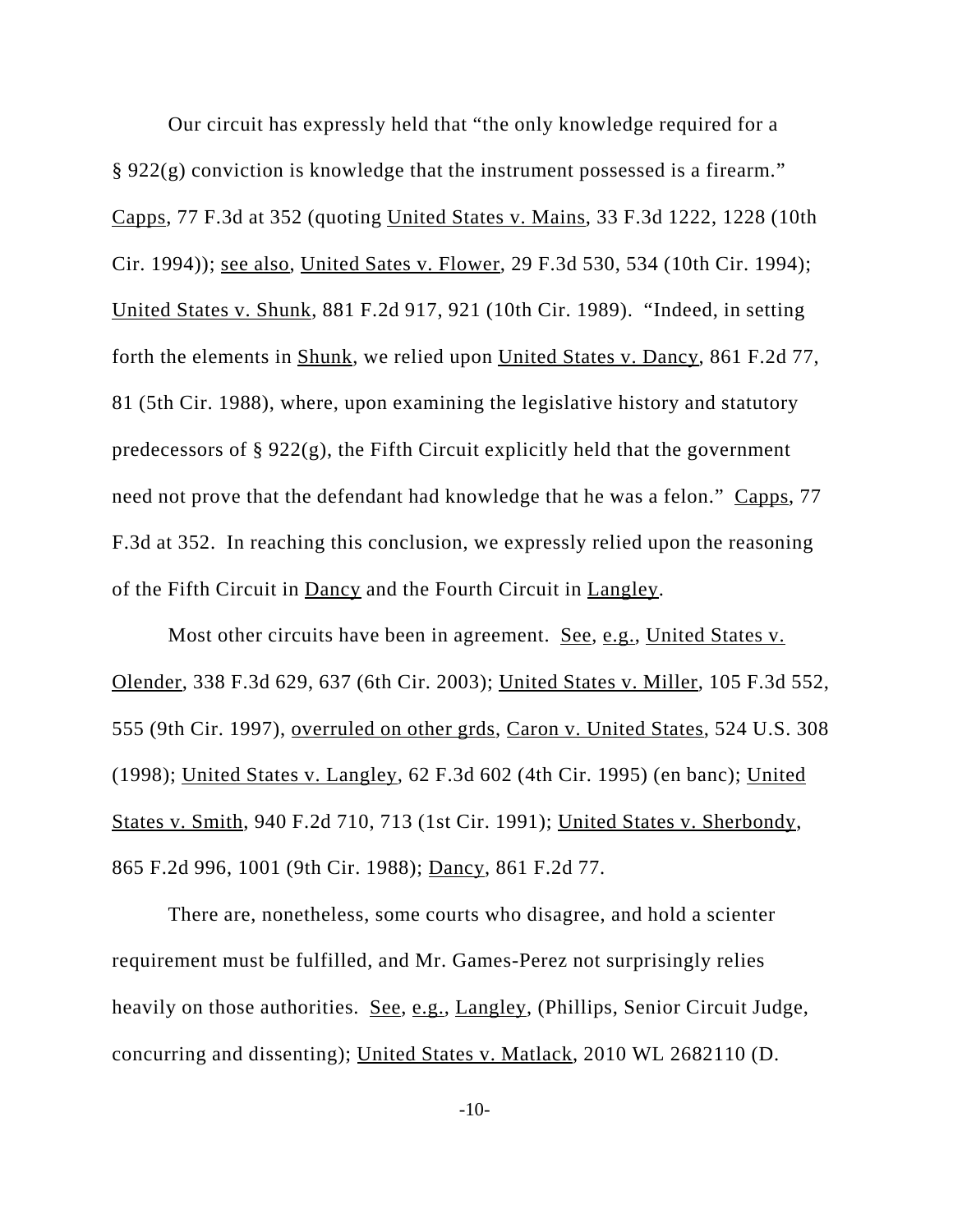Colo. July 1, 2010) (unpublished); United States v. Kitsch, 2008 WL 2971548 (E.D. Pa. 2008). These courts have made various, and often overlapping, arguments in favor of a scienter requirement. They note, for example, that two Supreme Court decisions, United States v. Staples, 511 U.S. 600 (1994) and United States v. X-Citement Video, Inc., 513 U.S. 64 (1994), require a re-analysis of the issue.

In Staples, the Supreme Court considered whether there is a scienter requirement in 26 U.S.C. § 5861(d), which criminalizes the possession of a "machine gun." The question presented was whether § 5861(d) required the government to prove that the defendant knew that the firearm at issue had the actual characteristics to make it a "machine gun" under the statute. The majority held it did, noting that "offenses which require no *mens rea* are generally disfavored," and that "some indication of congressional intent, express or implied, is required to dispense with *mens rea* as an element of a criminal offense." Staples, 511 U.S. at 606.

X-Citement Video, Inc. involved 18 U.S.C. § 2252, which prohibited the sending or receiving of visual depictions of minors engaged in sexually explicit conduct. While the statute included the word "knowingly," the statute, like § 924, arguably placed the word in such a location that it was unclear whether the government had to prove that the defendant knew the pictures were of minors,

-11-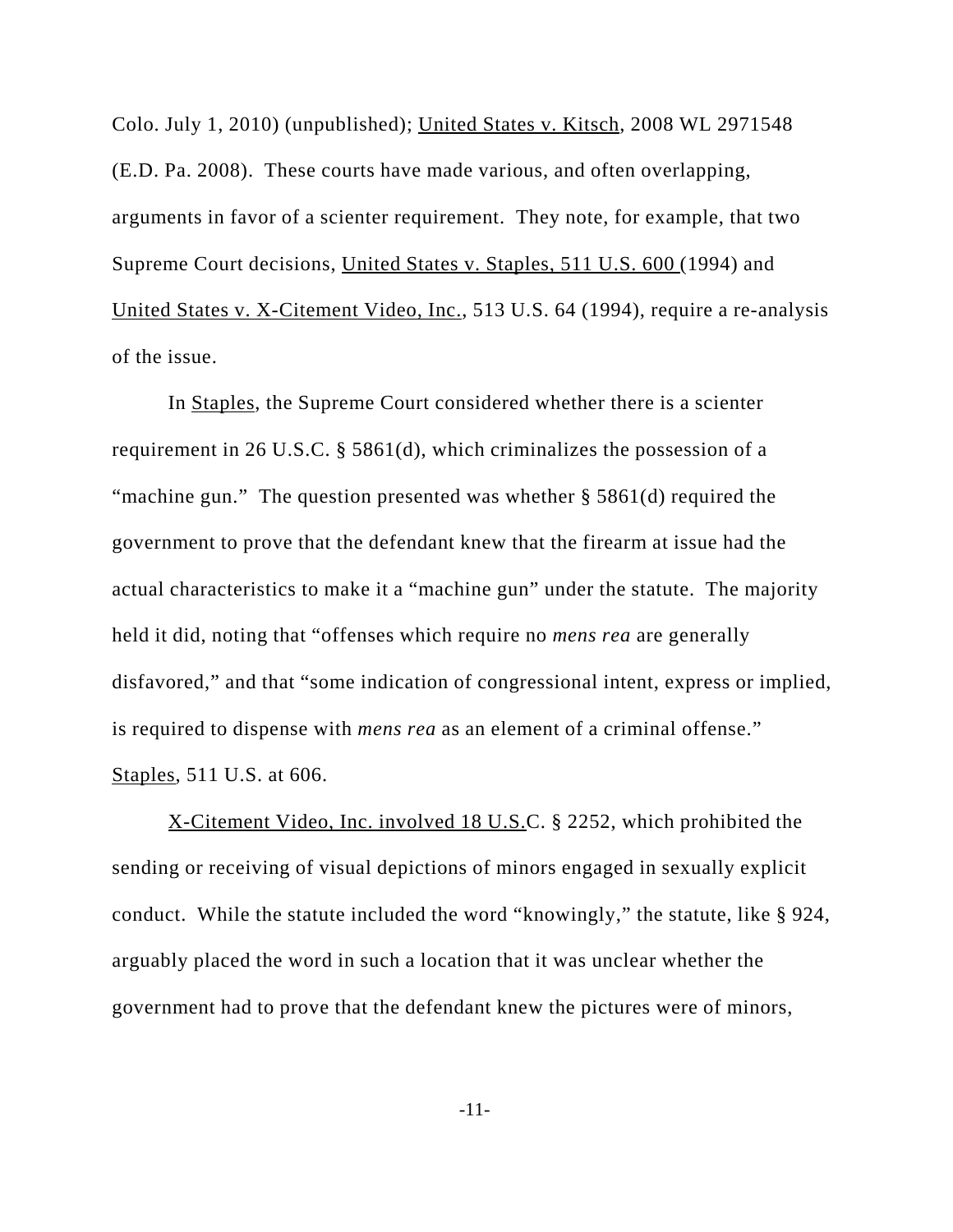rather than adults. The majority held, by use of traditional presumptions and the dislike of non-*mens rea* statutes, that the government had to do so.

We expressly rejected these same post-Staples and post-X-Citement Video arguments in Capps. In doing so, we relied upon the majority opinion in  $\text{Langley}$ , which provided three broad grounds for its view that the two cases required no importation of a scienter requirement into §  $922(g)(1)$  convictions.<sup>2</sup>

Besides the Staples/X-Citement Video arguments, the Langley dissent also engaged in a lengthy analysis of the legislative history of § 922(g) and the traditional presumptions applied in criminal law to support its view that the statute contains a scienter requirement. The Kitsch court considered the factual

<sup>&</sup>lt;sup>2</sup>The first reason is that "in contrast to an ordinary citizen possessing a firearm unaware of its automatic firing capability or trafficking in sexually explicit materials involving adults, a person convicted of a felony cannot reasonably expect to be free from regulation when possessing a firearm." Capps, 77 F.3d at 353 (citing Langley). Second, the statutes at issue in Staples and X-Citement Video:

did not have long-standing, firmly entrenched, uniform judicial interpretations that necessitated the application of the presumption that "Congress acts with knowledge of existing law, and that absent a clear manifestation of contrary intent, a newly-enacted or revised statute is presumed to be harmonious with existing law and its judicial construction."

Id. (quoting Langley, 62 F.3d at 607-08). We noted that this fact was in contrast to the statutory predecessors of  $\S 922(g)(1)$ , which "were consistently interpreted not to require proof of defendant's knowledge of . . . felony status." Id. Finally, we observed that the arguments in the two Supreme Court cases were of a different nature than those in Capps, in which Capps essentially argued ignorance of the law, which is an ineffective defense.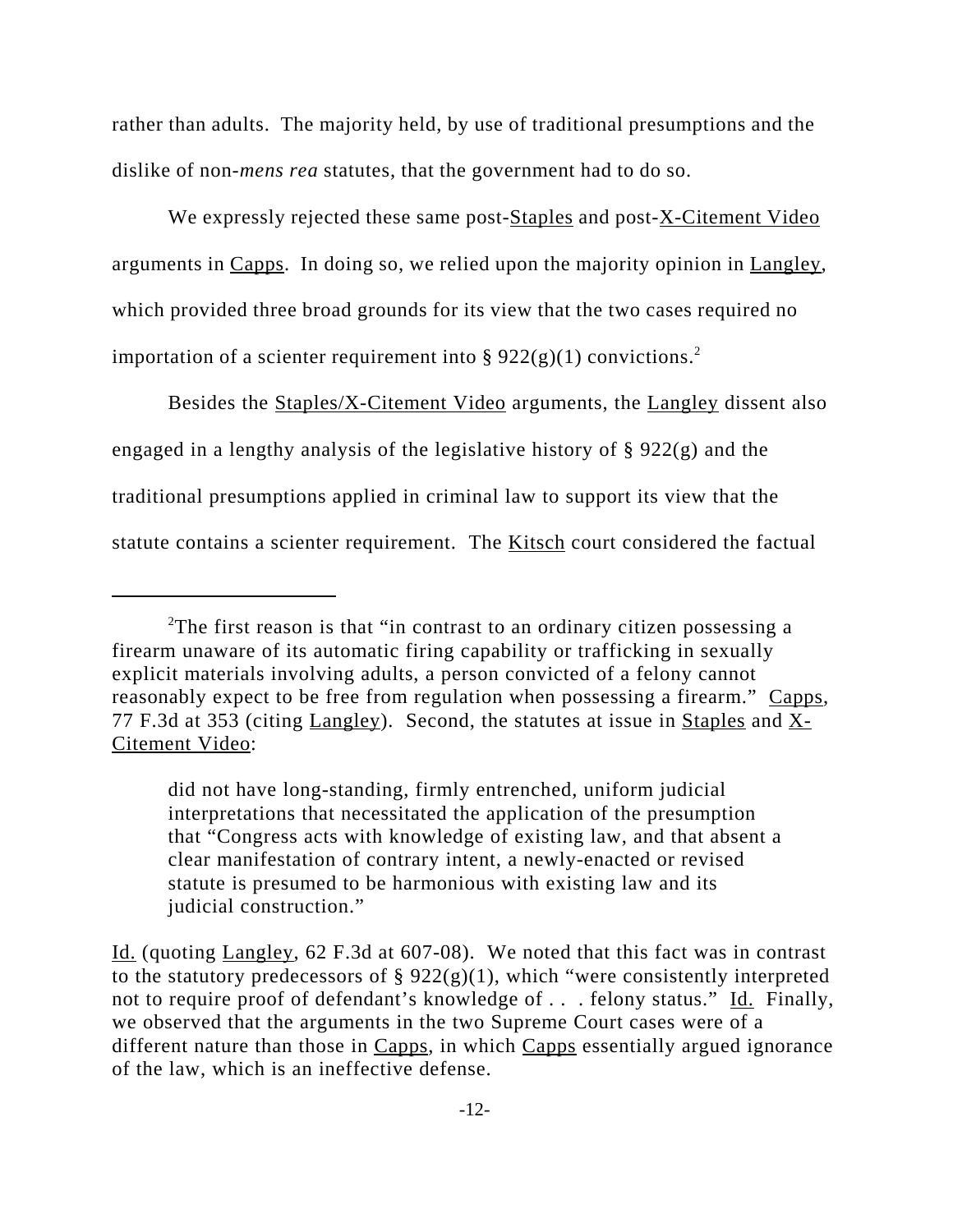differences between the different decisions. The Matlack court did not engage in a lengthy analysis, but found its situation distinguishable from that in Capps.

Mr. Games-Perez argues his case is also distinguishable, and therefore not bound by, Capps. While we express no opinion on the views of the Langley dissent (having expressly agreed with the Langley majority in Capps) or the Kitsch or Matlack courts' discussions of the unique facts presented in those cases, we do disagree with Mr. Games-Perez's attempt to distinguish his case from Capps.

He argues that in Capps, the defendant argued a purely legal question –"whether a state's restoration of civil rights nullified [his] known [and] admitted felonies." Appellant's Op. Br. at 9. He claims that he, by contrast, was operating under a mistaken view of the facts, based upon ambiguities he was told by his attorney and the judge at the time of his deferred conviction in state court. We disagree with this view. Mr. Games-Perez was informed repeatedly, both orally and in writing, that he needed to follow all the provisions of his probation if he wished to take advantage of the opportunity to have his felony conviction erased. He was told repeatedly, both orally and in writing, that possession of a firearm was a clear violation of his probation.

So, regardless of whatever else Mr. Games-Perez may have thought, it was pellucidly clear to him that he could not violate his probation, by possessing a firearm, and escape the consequences of his felony conviction. He was expressly

-13-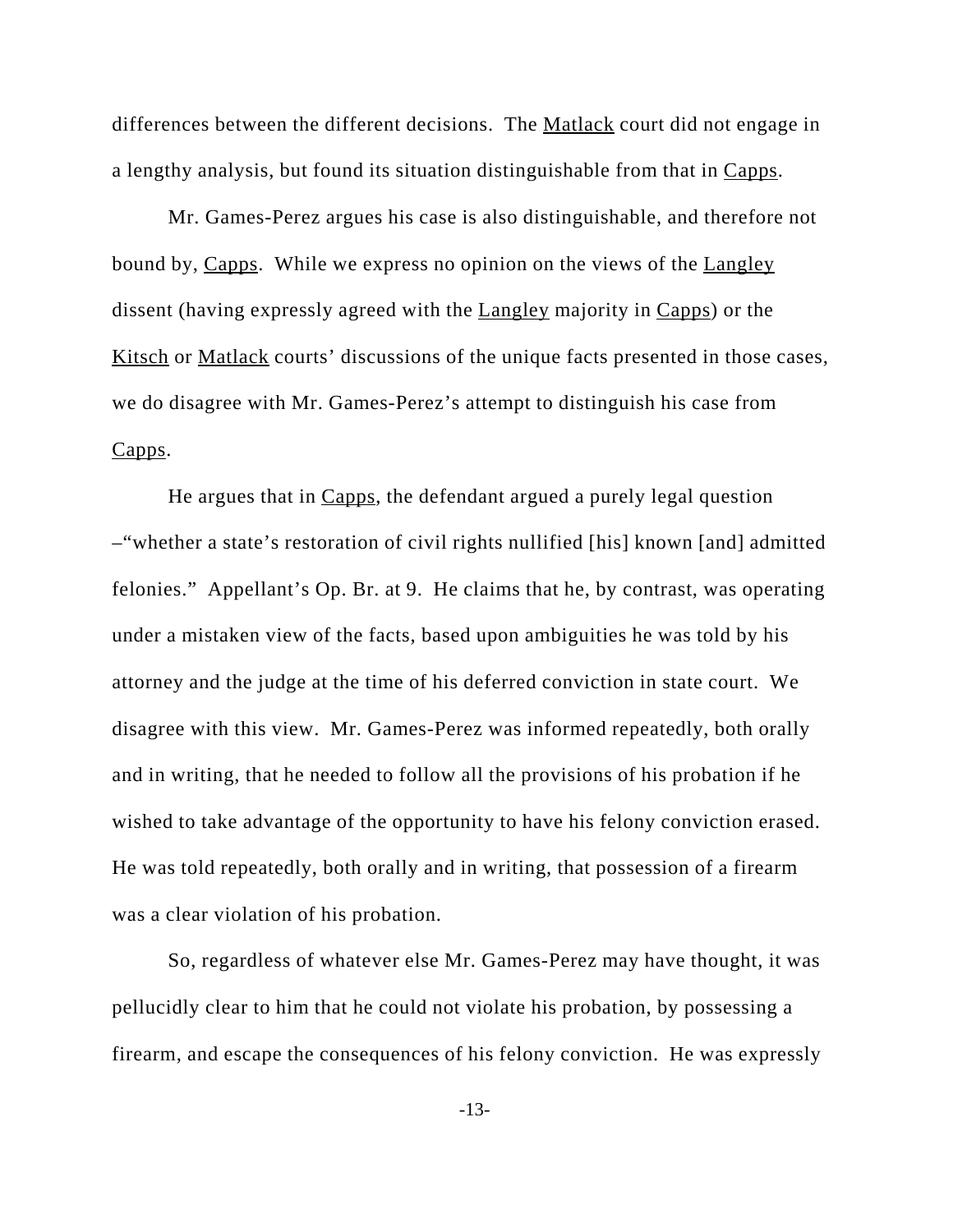told those consequences could include affecting a subsequent conviction. He informed the court that he had talked at length to his attorney about the matter, and the court repeatedly asked him about his understanding of the proceedings, to which he assured the court of his understanding. Thus, Mr. Games-Perez knew, as a matter of fact, that he was losing the benefit of his bargain when he picked up a gun while on probation. He just did not know the legal consequences of it–up to ten years in federal prison. That is simply ignorance of the law, which, as in Capps, has never excused disobeyance of a law. Capps directly controls on that matter and binds us to affirm the denial of Mr. Games-Perez's motion in limine.

## **CONCLUSION**

For the foregoing reasons, we AFFIRM the district court's decision.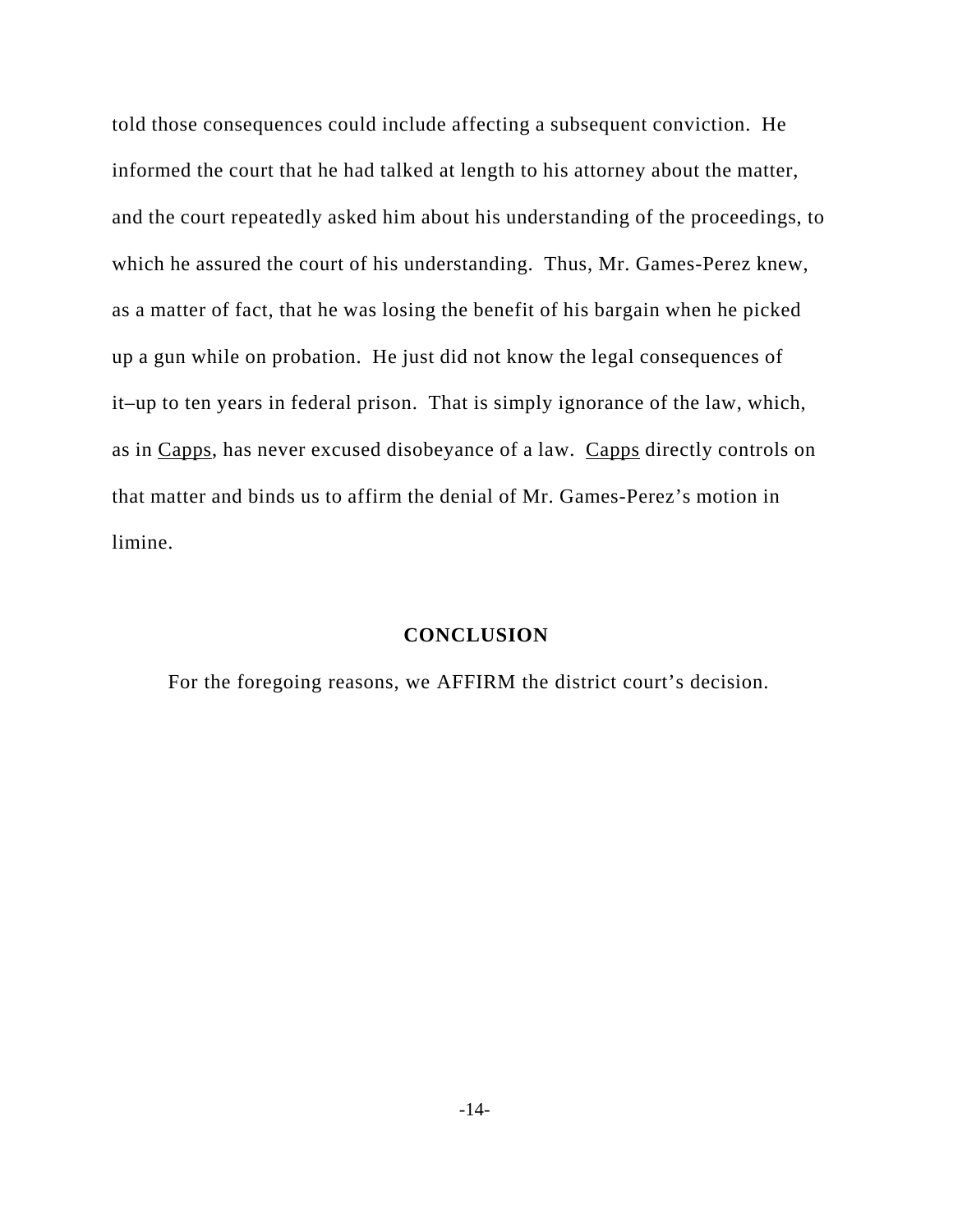## 11-1011, *United States v. Games-Perez*

**GORSUCH, J.,** Circuit Judge, concurring in the judgment.

Our duty to follow precedent sometimes requires us to make mistakes. Unfortunately, this is that sort of case. In *United States v. Capps*, 77 F.3d 350 (10th Cir. 1996), this court considered 18 U.S.C.  $\S$ § 922(g) & 924(a) and their collective rule forbidding felons from keeping guns, ultimately holding that "the only knowledge required for a [criminal] conviction is knowledge that the instrument possessed is a firearm." *Id*. at 352-53 (quotation omitted). In the case before us, Mr. Games-Perez concedes he knowingly possessed a firearm but protests that he had no idea he was a convicted felon. In light of *Capps* this is an easy case and we must affirm the conviction because Mr. Games-Perez's protests, whatever their merit, are beside the point. As my colleagues rightly observe, it matters not at all under *Capps* whether Mr. Games-Perez *ever* knew about his felon status. But just because our precedent indubitably commands this result doesn't mean this result is indubitably correct.

The first of *Capps*'s several problems is perhaps the most apparent but least consequential. Should a defendant try to disprove knowledge of his felony status, *Capps* says there is a "vast difference" between a lack of knowledge caused by a mistake of fact and one caused by a mistake of law. *Capps*, 77 F.3d at 353. But trying to distinguish what qualifies as a mistake of fact rather than one of law is a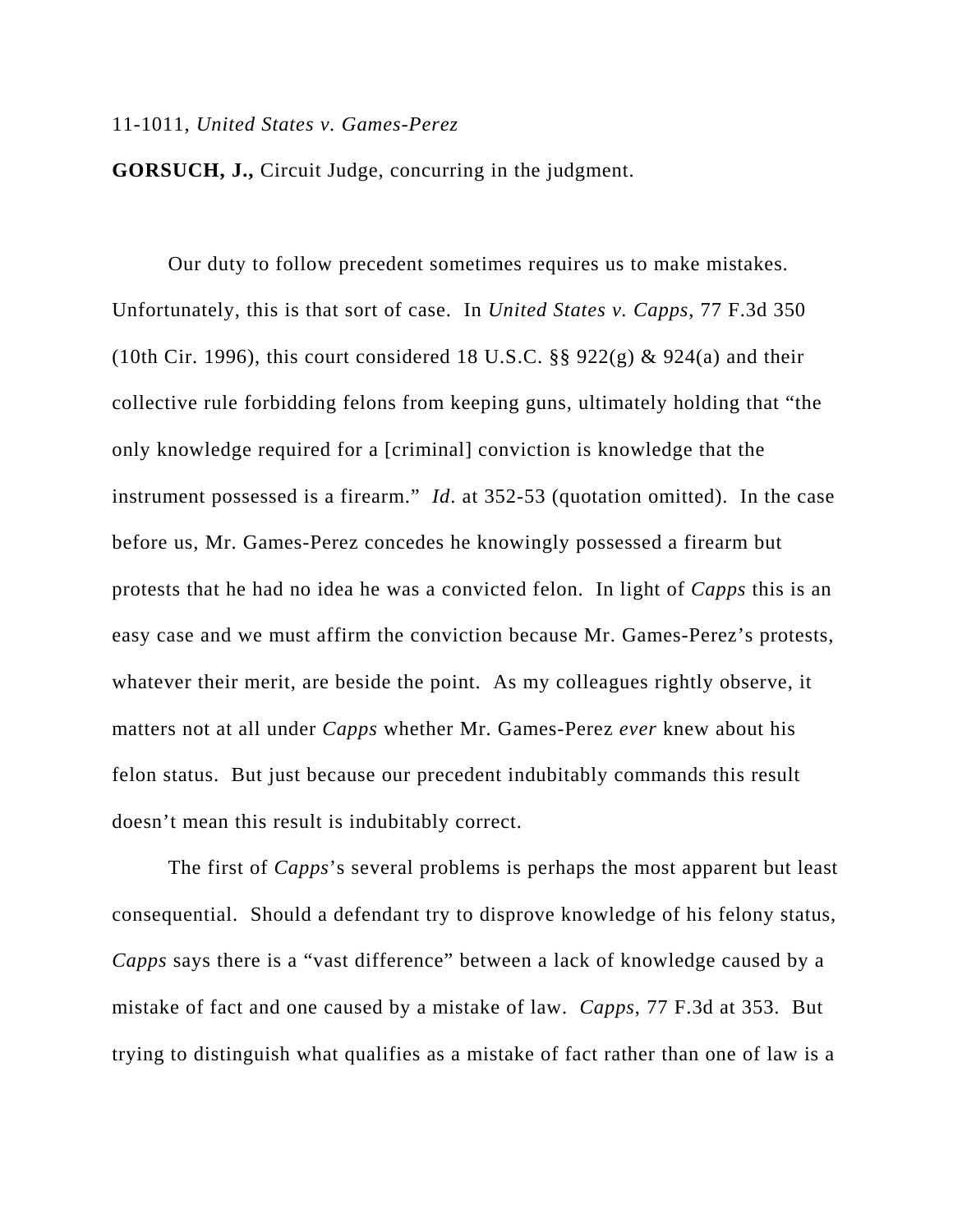weary and wasteful business. In describing this mistaken mess, Professor Wayne

LaFave got it just right:

No area of the substantive criminal law has traditionally been surrounded by more confusion than that of ignorance or mistake of fact or law. . . . In actuality, the basic rule is extremely simple: ignorance or mistake of fact or law is a defense when it negatives the existence of a mental state essential to the crime charged. . . . Instead of speaking of ignorance or mistake of fact or law as a defense, it would be just as easy to note simply that the defendant cannot be convicted when it is shown that he does not have the mental state required by law.

1 Wayne LaFave, *Substantive Criminal Law* § 5.6(a), at 394-95 (2d ed. 2003); *see also* Model Penal Code § 2.04(1). Exactly so. *Either* a mistake "of law" or one "of fact" can preclude a criminal conviction so long as the mistake negates the *mens rea* required for the offense in question.

Moving a step closer to the heart of the problem, *Capps*'s walkabout in the land of mistakes turns out to be needless. After (and before) talking about the relative importance of a defendant's mistake of law or fact concerning his felony status, *Capps* unambiguously holds that a defendant's knowledge of his felony status is inessential to secure a conviction. *Id.* at 352-53. So all its discussion about a defendant who mistakes his felon status either as a matter of law or fact isn't just mistaken. It is simply neither here nor there.

And this takes us to the nub of the matter. *Capps*'s holding — that the government doesn't have to prove a defendant knew he was a felon — simply can't be squared with the text of the relevant statutes. Section  $922(g)(1)$  makes

 $-2$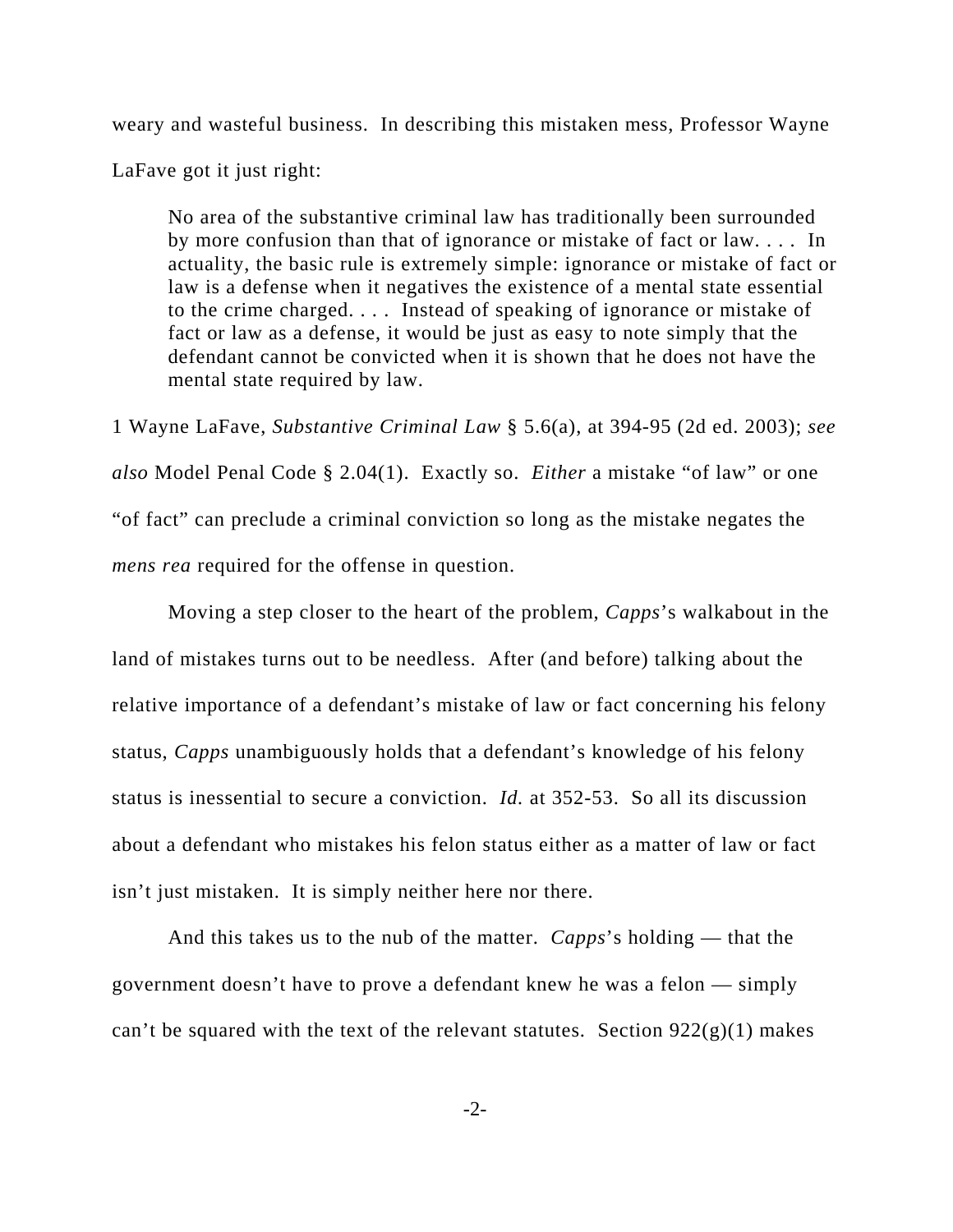unlawful the possession of a gun when three elements are met  $-$  (1) the defendant was previously convicted of a felony, (2) the defendant later possessed a firearm, and (3) the possession was in or affecting interstate commerce. But § 922(g) doesn't send anyone to prison for violating its terms. That job is left to § 924(a)(2), which authorizes prison terms for "[w]hoever *knowingly violates*" § 922(g). Despite this, *Capps* reads the word "knowingly" as leapfrogging over the very first  $\S 922(g)$  element and touching down only at the second. This interpretation defies linguistic sense — and not a little grammatical gravity. Ordinarily, after all, when a "criminal statute . . . introduces the elements of a crime with the word 'knowingly,'" we "apply[] that word to *each element*." *Flores-Figueroa v. United States*, 129 S. Ct. 1886, 1891 (2009) (emphasis added).

Neither can I see a way around the problem. To be sure, statutory *mens rea* requirements are not always read to apply to "jurisdictional" elements like the final, interstate commerce element in §  $922(g)$ . But, just as surely, that rule of interpretation supplies courts with no license to ignore the applicability of § 924(a)'s *mens rea* requirement to § 922(g)'s first — plainly essential, not merely jurisdictional — element. *See, e.g.*, *United States v. X-Citement Video, Inc*., 513 U.S. 64, 72 & n.3 (1994); *United States v. Prince*, 647 F.3d 1257, 1267- 68 (10th Cir. 2011).

Nor is this a case where some other complicating feature of statutory context suggests that § 924(a)'s *mens rea* requirement might apply *only* to the

-3-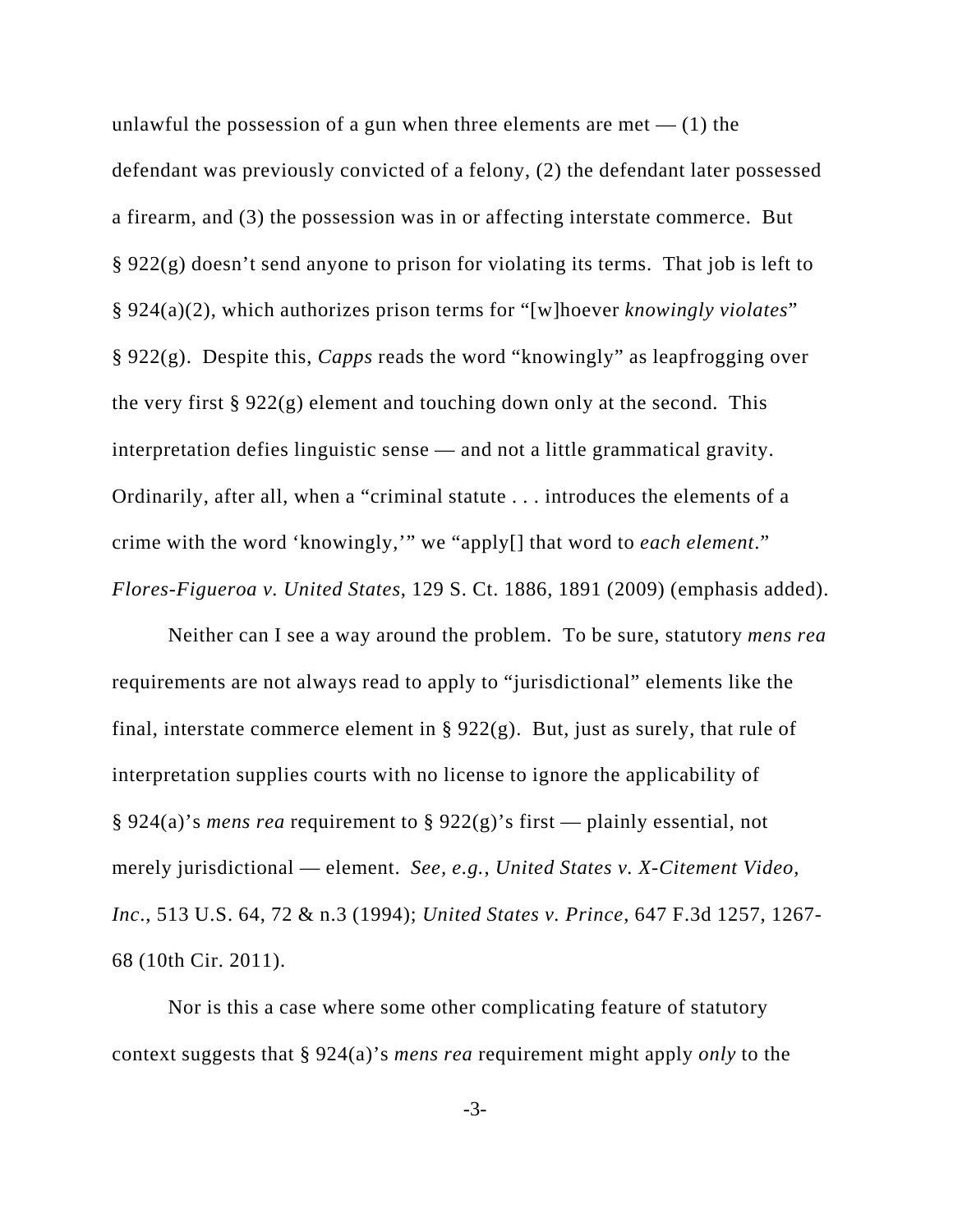firearm possession element. *See Flores-Figueroa*, 129 S. Ct. at 1895 (Alito, J., concurring). This isn't, for example, a situation where "knowingly" begins a long statutory phrase containing several elements and a reasonable question arises how far into the thicket the "knowingly" adverbial modifier extends. If the statute before us had said "whoever knowingly possesses a firearm after being convicted of a crime," it *might* be possible to argue that "knowingly" modifies only "possesses a firearm" and not the later prepositional phrase, "after being convicted of a crime." But that's just not the grammar we face here. Here, Congress gave us three elements in a particular order. And it makes no sense to read the word "knowingly" as so modest that it might blush in the face of the very first element only to regain its composure and reappear at the second.

To be fair to *Capps*, it rested its holding on the Fourth Circuit's majority opinion in *United States v. Langley*, 62 F.3d 602 (4th Cir. 1995) (en banc). So maybe we should turn there for some answer to *Capps*'s plain language problem. But doing so only reveals another dead end. As it turns out, the *Langley* majority and dissent wage an epic battle not on the field of plain language but congressional intent. And their extensive back-and-forth barrages ultimately serve to illustrate only that the relevant legislative history is stocked with ample artillery for everyone. The *Langley* fight is hard fought, each inch of the historical terrain is heavily contested, but in the end almost no ground is taken by either side. Both offer entirely plausible readings of the legislative record.

-4-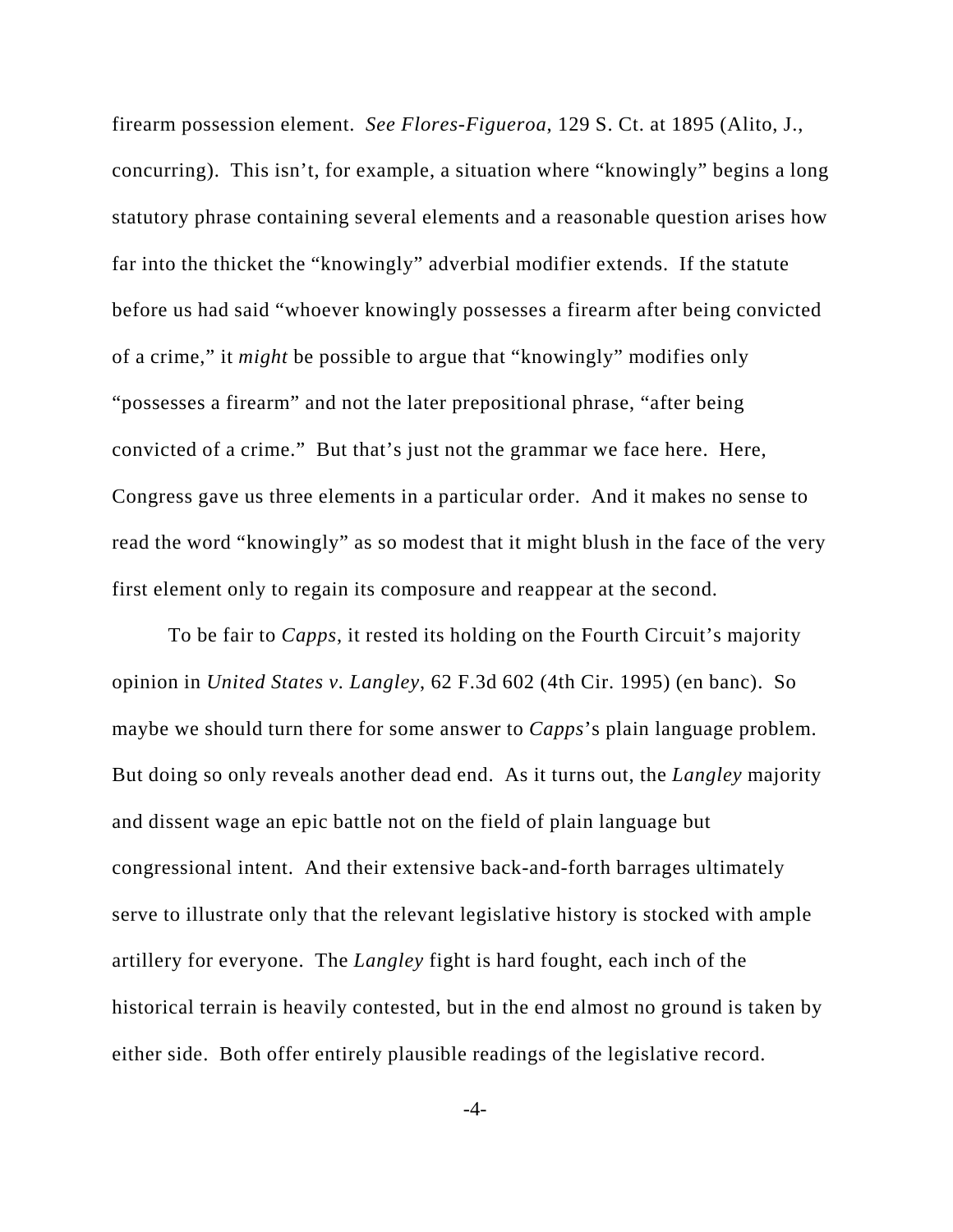Worse still, in the heat and smoke generated in *Langley*'s battle over congressional intent an elemental rule of interpretation gets lost. Whatever Congress's *intent* may have been, any statutory interpretation must take reasonable account of the language Congress *actually adopted*. *See, e.g.*, *Robinson v. Shell Oil Co.*, 519 U.S. 337, 340 (1997) ("Our inquiry must cease if the statutory language is unambiguous and the statutory scheme is coherent and consistent.") (internal quotation marks omitted). Yet, *Langley* nowhere pauses to explain how it might be possible as a matter of plain language to read "knowingly" as modifying only the second of  $\S 922(g)$ 's enumerated elements, skipping the first element altogether.

Without any help from *Langley* on our plain language problem, I suppose we might consider trying to rescue *Capps* by resorting to the absurd results doctrine, asking whether some implausible result might follow from (and thus perhaps allow us to overcome) the statute's clear textual direction. *See, e.g.*, *Hartford Underwriters Ins. Co. v. Union Planters Bank, N.A.*, 530 U.S. 1, 6 (2000) (discussing absurd results doctrine).

But it's hard to see how that might be the case here. Following the statutory text would simply require the government to prove that the defendant knew of his prior felony conviction. And there's nothing particularly strange about that. After all, there is "a long tradition of widespread lawful gun ownership by private individuals in this country," and the Supreme Court has held

-5-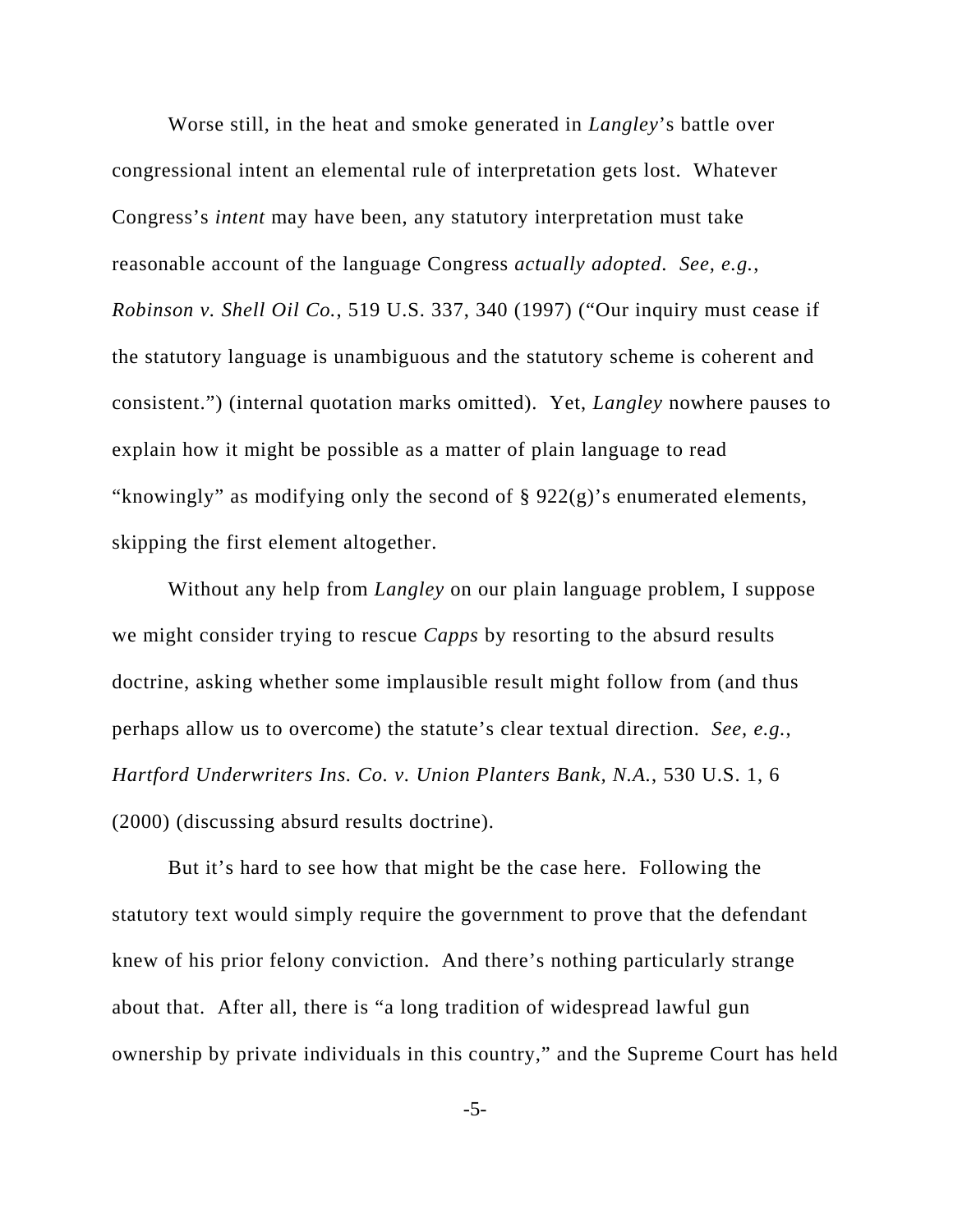the Second Amendment protects an individual's right to own firearms and may not be infringed lightly. *Staples v. United States*, 511 U.S. 600, 610 (1994); *District of Columbia v. Heller*, 554 U.S. 570 (2008). At the same time, of course, the Court has expressly indicated that laws dispossessing felons are consistent with the Constitution. *Heller*, 554 U.S. at 626; *but see United States v. McCane*, 573 F.3d 1037, 1048-49 (10th Cir. 2009) (Tymkovich, J., concurring) (questioning the Court's analysis on this score). And given all this, it is hardly crazy to think that in a  $\S 922(g)(1)$  prosecution Congress might require the government to prove that the defendant had knowledge of the *only fact* (his felony status) separating criminal behavior from not just permissible, but constitutionally protected, conduct.

In fact, this result isn't just plausible, it is presumptive. The Supreme Court has long held that courts should "presum[e]" a *mens rea* requirement attaches to "each of the statutory elements that criminalize otherwise innocent conduct," and following this rule the Court has often enforced a *mens rea* requirement even when none appears in the statutory language. *X-Citement Video*, 513 U.S. at 72; *see also Staples*, 511 U.S. at 610-12; *Morissette v. United States*, 342 U.S. 246, 250-53 (1952). How can it be that courts elsewhere read a *mens rea* requirement *into* statutory elements criminalizing otherwise lawful conduct, yet when Congress expressly imposes just such a *mens rea* requirement

-6-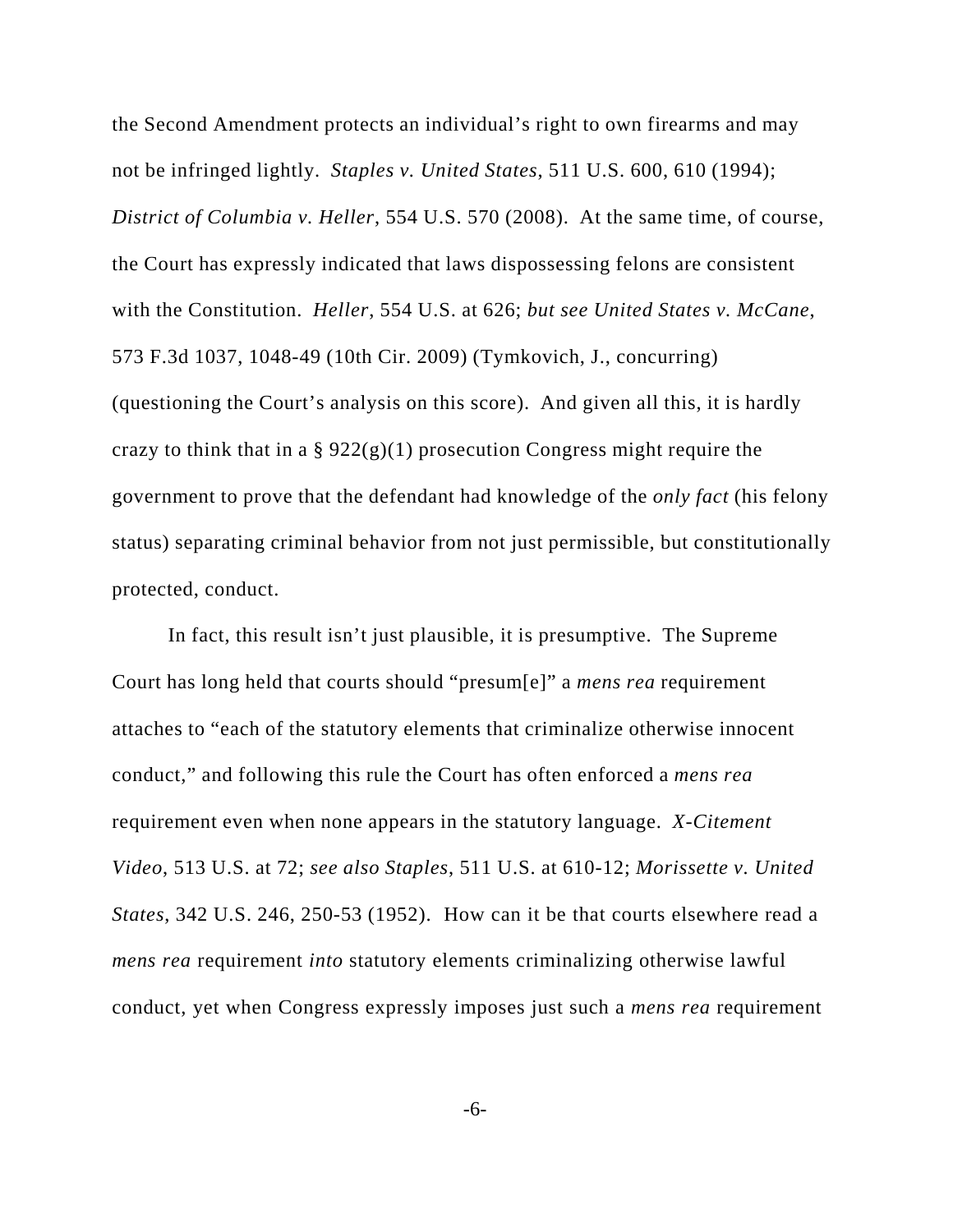in §§ 922(g) and 924(a) we turn around and read it *out* of the statute? Here again, *Capps* offers no good explanation for its topsy turvy result.

At the end of all this one might ask if *Capps*'s error makes any difference to the outcome of this particular case. After all, as the majority notes, there's a certain amount of evidence suggesting that Mr. Games-Perez was aware he had a felony conviction. But even assuming some sort of harmless error analysis applies to conditional guilty plea appeals like this one, *see United States v. Rivera-Nevarez*, 418 F.3d 1104 (10th Cir. 2005) (majority and dissent discussing this question), there's simply not enough evidence to call the error here harmless. While it's true that Mr. Games-Perez signed two documents acknowledging he was a felon, the state court explicitly told him otherwise: "if I accept your plea today, hopefully *you will leave this courtroom not convicted of a felony* and instead granted the privilege of a deferred judgment." R. Vol. 1 at 32 (emphasis added). Then, after accepting Mr. Games-Perez's plea, the court returned to and reemphasized the point, adding "*I am not entering judgment of conviction at this time, hopefully, I never will*." *Id*. at 38. Surely in these circumstances a triable question exists whether or not Mr. Games-Perez had the requisite knowledge that his deferred judgment was a felony conviction.

I recognize that precedent compels me to join the court's judgment. But candor also compels me to suggest that we might be better off applying the law Congress wrote than the one *Capps* hypothesized. It is a perfectly clear law as it

-7-